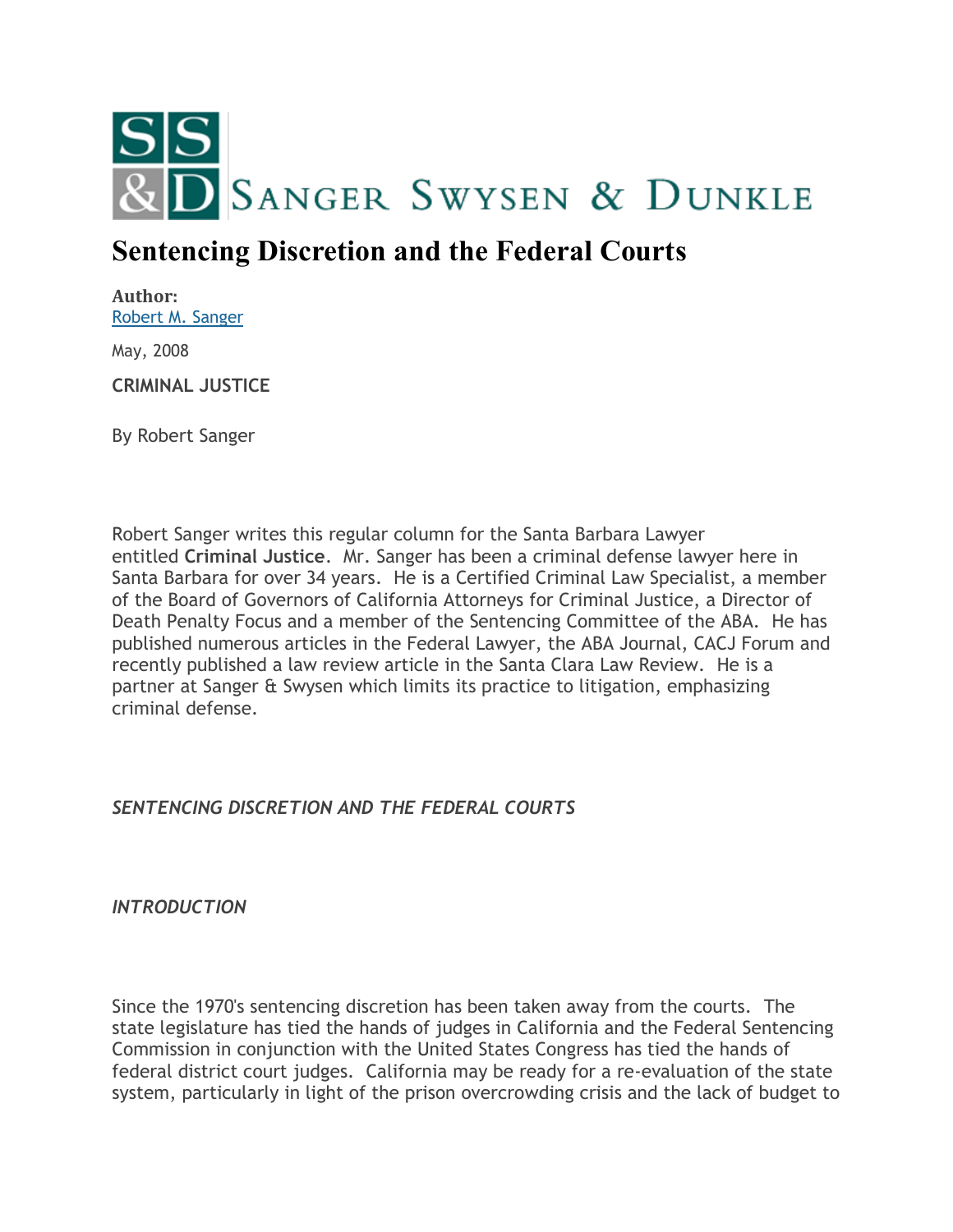finance the present system. The federal judiciary, however, has been released from the strict application of the United States Sentencing Guidelines and, while still subject to many legislative restrictions, has had some discretion restored. We have discussed the potential development of state law, with the sunsetting of Senate Bill  $40,$ <sup> $\mu$ </sup> the attempt to establish a Sentencing Commission and the studies by the Little Hover Commission and Dr[.](#page-5-1) Joan Petersilia.<sup>[2]</sup> In this month's column, we will look at the partial reinstitution of judicial discretion in the federal system..

## *THE PROBLEM*

Politicians promote themselves by arguing that judges are too soft on criminals. It seems that judges are easy targets. They do not fight back. Attacking judges is popular when coupled with proposals that sentences be lengthened because tough on crime rhetoric translates into votes. The result both on a state and federal level has been to have a hodgepodge of legislation that increases penalties for all sorts of crimes. The increases are accomplished by simply increasing the maximum period of confinement, creating mandatory minimum sentences or adding sentencing enhancements for conduct or even status.

This year, the United States set a new record. We now have in our jails and prisons in the country over 2.3 million people  $-$  in fact, the United States has about 5 percent of the world's population but houses 25 percent of the world's prisoners.<sup>[\[3\]](#page-5-2)</sup> Most are male, poor and of color. Many are incarcerated for non-violent offenses. This political default decision to incarcerate more and more people has resulted in a culture of prison gangs who are now operating both in and out of confinement. It has ended up warehousing not rehabilitating. It has destroyed families and made entire communities cynical about the government.

In 1984, the Congress passed the Sentencing Reform Act and, in turn, the United States Sentencing Commission was formed to create the United States Sentencing Guidelines. The Guidelines were published to be effective November 1, 1987. The Guidelines would be calculated much like a tax return and, after carrying totals from line to line, adding and subtracting, a final level would be obtained. That level would translate into a range of months depending on the defendant's criminal history category. Yet, while accomplishing uniformity to a certain extent, the Guidelines also increased punishment across the board by forcing prosecutors, probation officers and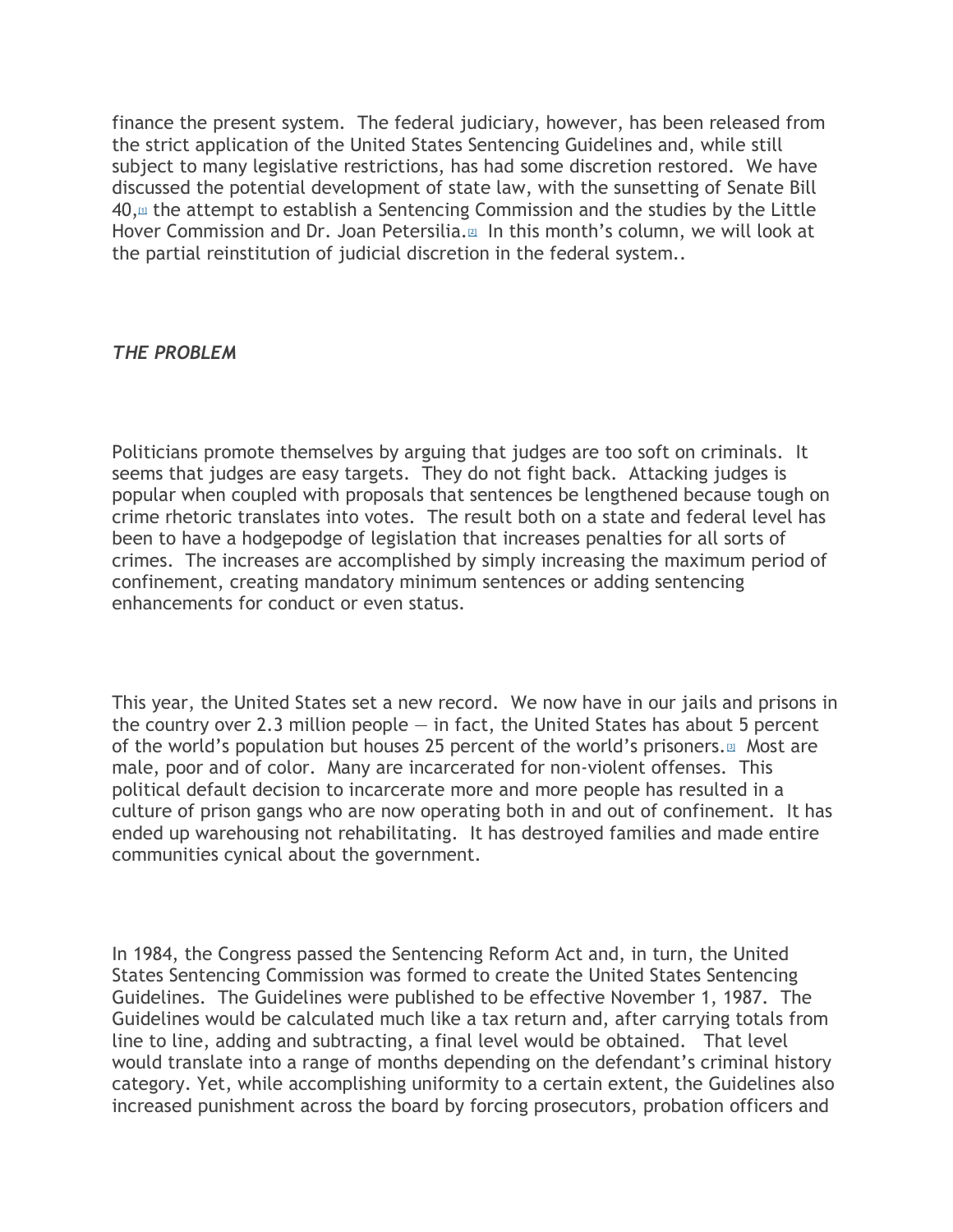the courts to stay within a range that in many cases was higher than a more compassionate court would have imposed.

## *JUDICIAL SENTENCING DISCRETION*

The role of judge is thought by the legal profession, and judges themselves, to involve the application of general principles of law to specific complex situations. Yet, these views are seldom expressed in a way that is broadly disseminated to the public other than, perhaps, by the airing of a judicial interview on CSPAN or Public Television. Outside of the legal profession, it is very easy to engender cynicism. Legislators, following the polls, readily sacrifice the concept of judicial independence to enhance their own self-image and promote their own careers.

Hence, judicial discretion is a sitting duck for legislators who simply decry that judges are "soft on crime" and cannot be trusted to impose "tough" sentences. This is a corollary to the time honored principle of governance. Politicians for all of recorded history have consolidated their power by engendering fear in the governed and by telling them that the remedy is to allow them, the governors, to strike out in the name of the people against the enemy, real or imagined. The result is more and harsher punishment, administered more quickly and, by the way, with less protections and more power to the law makers and executives – but less power to the judges to find individual reasons to show mercy or do justice.

The general principles of justice which otherwise would apply to sentencing are still on the books even if made inaccessible by the legislative hodgepodge of "tough" sentencing laws. The general principles still state that judges should sentence based on: 1) protection of the public; 2) retribution, justice or fairness; 3) deterrence of the general population; 4) deterrence of the individual being sentenced; 5) rehabilitation of that individual; and 6) restitution to the victim. These rules are codified in 18 U.S.C. Section 3553 as well as in California Rule of Court 4.410. Yet, increasingly, judges have not been trusted to apply these general principles and, instead have been required to apply inflexible rules to calculate the ultimate sentence.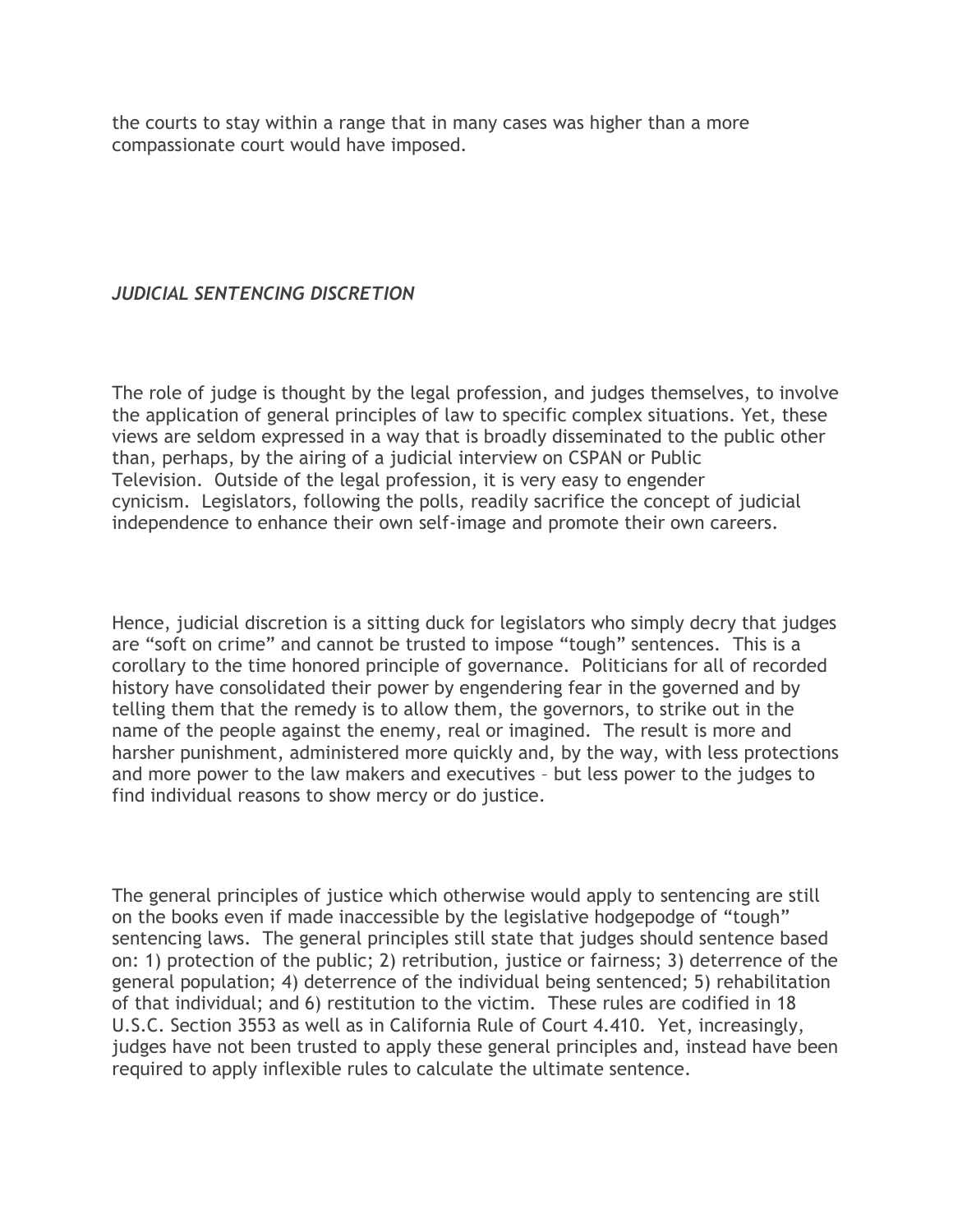However, since 2005, the "law" of unintended consequences interceded to restore some discretion to the district court judges in federal sentencing. The United States Supr[e](#page-5-3)me Court decided the now famous *Booker* case<sup>[4]</sup> in which the Court dealt with factors which enhanced sentences under the United States Sentencing Guidelines. The Court held that, under the Sixth Amendment, before such factors could be relied upon by the judge to impose a harsher sentence, the defendant has a right to have the jury decide whether or not the prosecutor had proven those facts true beyond a reasonable doubt. As a result, all the calculations in the guidelines could not be considered mandatory – unless they were going to be presented to the jury. Therefore, the Guidelines had to be considered as advisory only.

In *Rita[\[5\]](#page-5-4)* the Supreme Court further refined its holding in *Booker* by allowing but not requiring the Courts of Appeals to presume that a sentence within the advisory Guidelines to be reasonable. In *Kimbrough*[,](#page-5-5)<sup>10</sup> the Court allowed the district court judges to address the disparity of the 100:1 ratio in the Guidelines as possibly a disparity itself. Then in *Gall[\[7\]](#page-5-6)* the Court held that district court judges did not have to provide "extraordinary reasons" to make a substantial departure from the Guidelines. The theme is that the sentencing criteria set forth in 18 U.S.C. Section 3553(a) are to govern sentencing an that the Guidelines are, in fact, merely advisory.

Hence, the ruling in *Booker,* that a defendant had the right to a jury determination beyond a reasonable doubt on sentencing factors, re-instituted reliance by the district court judges on Section 3553. Instead of creating a right to a jury determination as to the factors under the guidelines, the Court and, so far, the Congress, have simply allowed the district court judges to use the Guidelines as advisory. Since they are advisory only, the district court judges have been reinvested with sentencing discretion. The discretion is not totally unfettered because there are still statutes with mandatory prison minimums and other statutory enhancements that might actually be pled and proved. However, the discretion is far greater than existed before *Booker*.

This unintended consequence of the application of the Sixth Amendment right to trial by jury is that the federal judiciary is being trusted to make sentencing decisions on the whole picture – the whole picture of the defendant and the offense – not just the criteria in the United States Sentencing Guidelines. Therefore, a defendant's age or health condition or the fact that an offense is a minor regulatory matter, can be given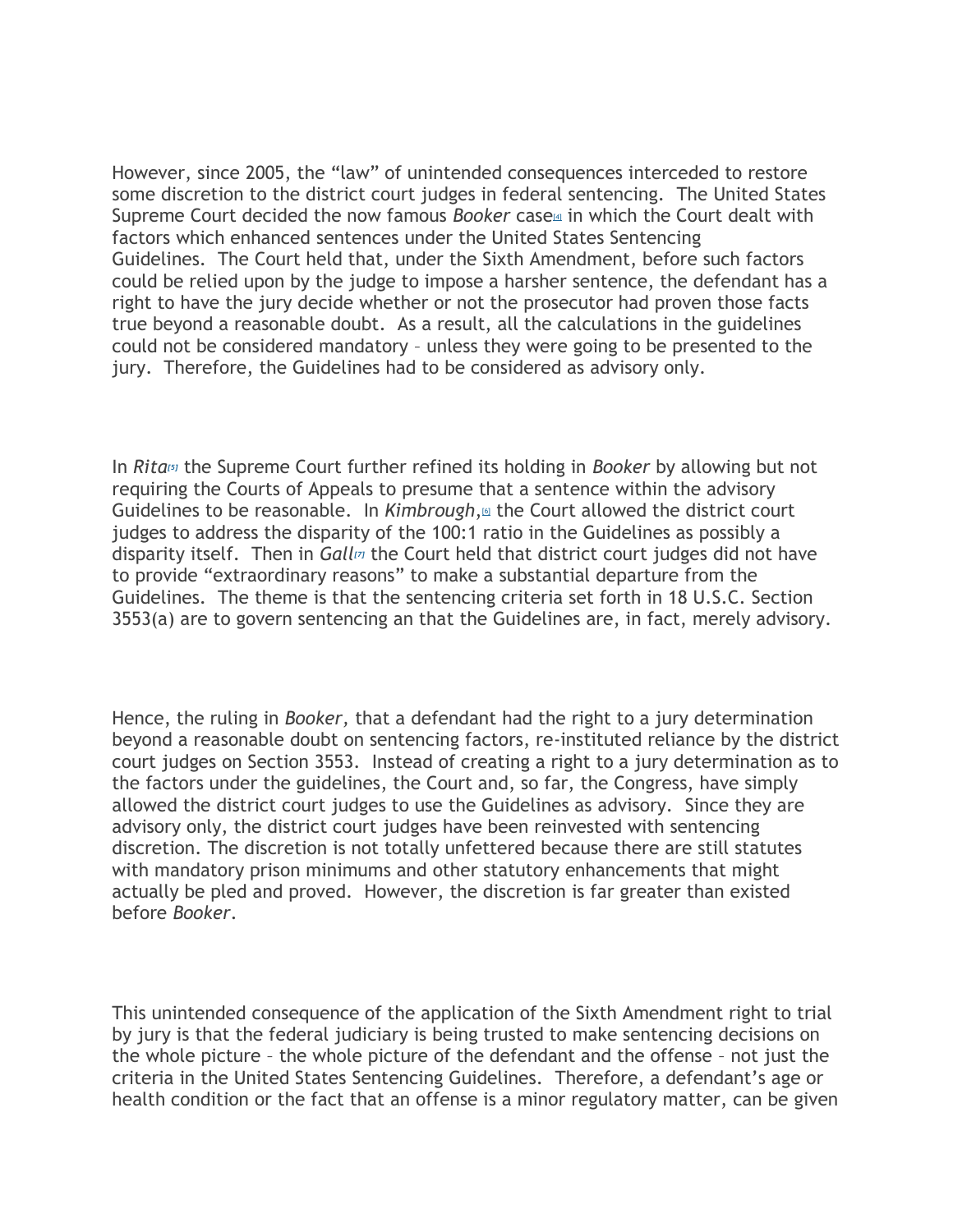consideration. In fact, the broad purposes of punishment set forth in Section 3553 (a)(2) are the traditional purposes: retribution, justice or what is fair (Section  $(2)(a)$ ); general deterrence (Section (2)(B)); special deterrence (Section (2)(C)); rehabilitation (Section  $(2)(D)$ ); and restitution to the victim (Section  $(3)$ )..

It is too early to assess the overall results of allowing judges to do justice and apply the principles of sentencing. The wheels have not fallen off the federal courts as a result of trusting the judges once again to their job. On the other hand, there is no doubt that there will be sentencing disparity by leaving individual sentencing decisions to individual judges. Both Section 3553 and California Rule of Court 4.410 also acknowledge the need to avoid disparate sentences. As federal sentencing proceeds, the disparity of sentences will no doubt be studied. But, the ultimate question will once again emerge as to whether disparities, or perceived disparities, are the cost of doing justice. Conversely, if the remedy to remove disparities is to disallow judicial discretion, is the remedy worth the cure..

## *CONCLUSION*

California would do well to think carefully about sentencing reform rather than simply removing the sunset prevision from SB 40. Since the *Cunningham* case[,](#page-5-7)<sup>88</sup> California judges have nominally been given more discretion in imposing one of the triad of prison sentences in felony cases. In reality, *Cunningham* and the SB 40 fix have not opened sentencing the way that *Booker*, *Kimbrough, Rita* and *Gall* have in the federal system. And, in both federal and California sentencing, mandatory minimums, enhancements and other statutory restrictions still force long sentences in situations in which judges might think otherwise.

The United States is not populated by such remarkably bad people that it must incarcerate so much of its population. Creative, just and fair sentencing – looking at justice, general and special deterrence, rehabilitation and restitution – should still be the objective. Even as this is written, the legislators in Sacramento do not have the courage to make the smallest commitment to correcting the obvious problem if they might be labeled "soft on crime.". Governor Schwarzenegger, in the face of prison overcrowding and budget crisis, took the obvious step of recommending the early release of certain non-violent prisoners. He dropped the proposal because he could not get a single politician in the legislature to go along with it[.](#page-5-8) $\mathbb{P}$